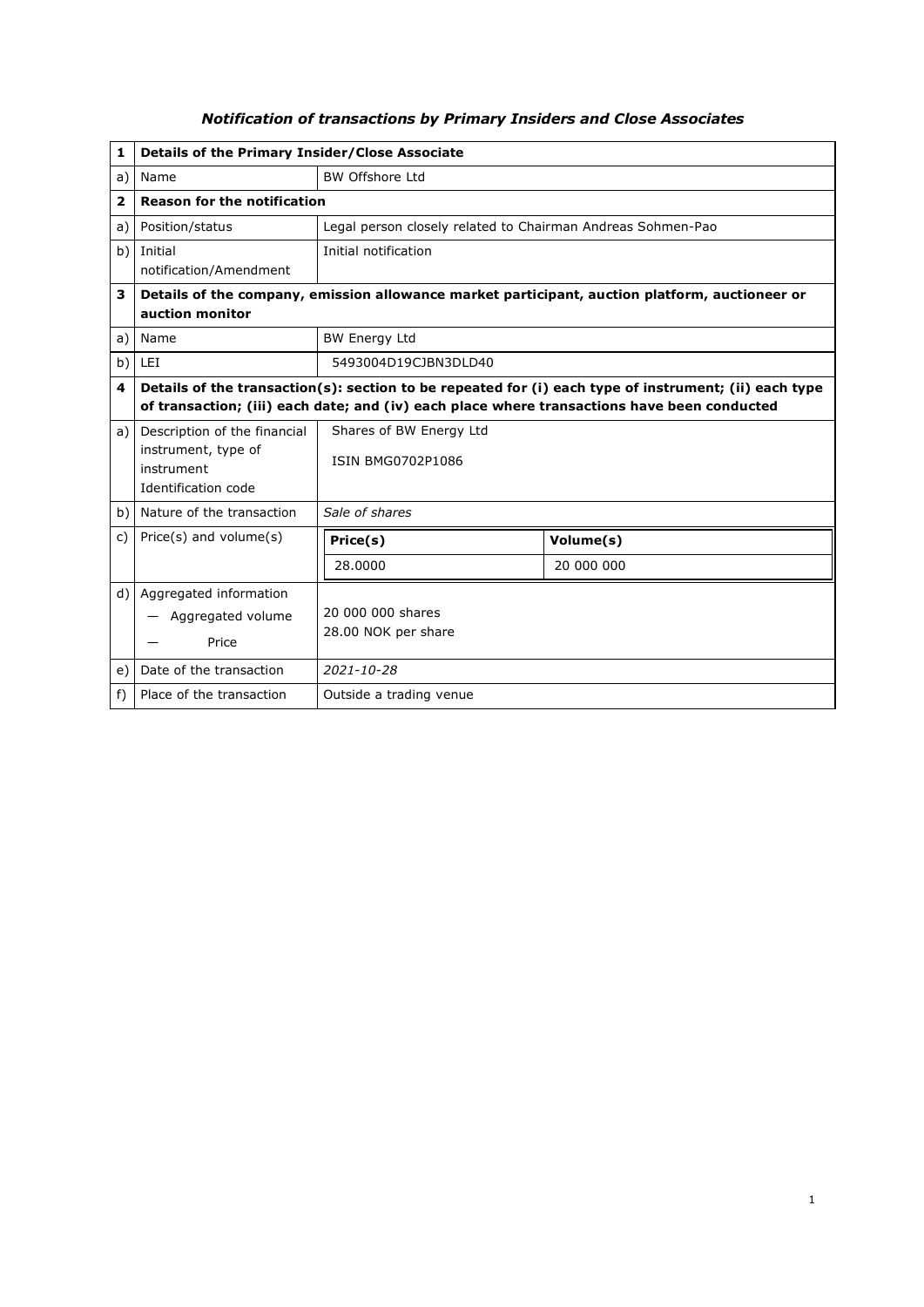| $\mathbf{1}$            | Details of the Primary Insider/Close Associate                                                                                                                                                       |                                                             |           |  |  |
|-------------------------|------------------------------------------------------------------------------------------------------------------------------------------------------------------------------------------------------|-------------------------------------------------------------|-----------|--|--|
| a)                      | Name                                                                                                                                                                                                 | <b>BW Group Ltd</b>                                         |           |  |  |
| $\overline{\mathbf{2}}$ | <b>Reason for the notification</b>                                                                                                                                                                   |                                                             |           |  |  |
| a)                      | Position/status                                                                                                                                                                                      | Legal person closely related to Chairman Andreas Sohmen-Pao |           |  |  |
| b)                      | Initial<br>notification/Amendment                                                                                                                                                                    | Initial notification                                        |           |  |  |
| 3                       | Details of the company, emission allowance market participant, auction platform, auctioneer or<br>auction monitor                                                                                    |                                                             |           |  |  |
| a)                      | Name                                                                                                                                                                                                 | <b>BW Energy Ltd</b>                                        |           |  |  |
| b)                      | LEI                                                                                                                                                                                                  | 5493004D19CJBN3DLD40                                        |           |  |  |
| 4                       | Details of the transaction(s): section to be repeated for (i) each type of instrument; (ii) each type<br>of transaction; (iii) each date; and (iv) each place where transactions have been conducted |                                                             |           |  |  |
| a)                      | Description of the financial<br>instrument, type of<br>instrument<br>Identification code                                                                                                             | Shares of BW Energy Ltd<br><b>ISIN BMG0702P1086</b>         |           |  |  |
| b)                      | Nature of the transaction                                                                                                                                                                            | Purchase of shares                                          |           |  |  |
| C)                      | $Price(s)$ and volume $(s)$                                                                                                                                                                          | Price(s)                                                    | Volume(s) |  |  |
|                         |                                                                                                                                                                                                      | 28.0000                                                     | 5 961 142 |  |  |
| d)                      | Aggregated information<br>Aggregated volume<br>Price                                                                                                                                                 | 5 961 142 shares<br>28.00 NOK per share                     |           |  |  |
| e)                      | Date of the transaction                                                                                                                                                                              | $2021 - 10 - 28$                                            |           |  |  |
| f)                      | Place of the transaction                                                                                                                                                                             | Outside a trading venue                                     |           |  |  |

## *Notification of transactions by Primary Insiders and Close Associates*